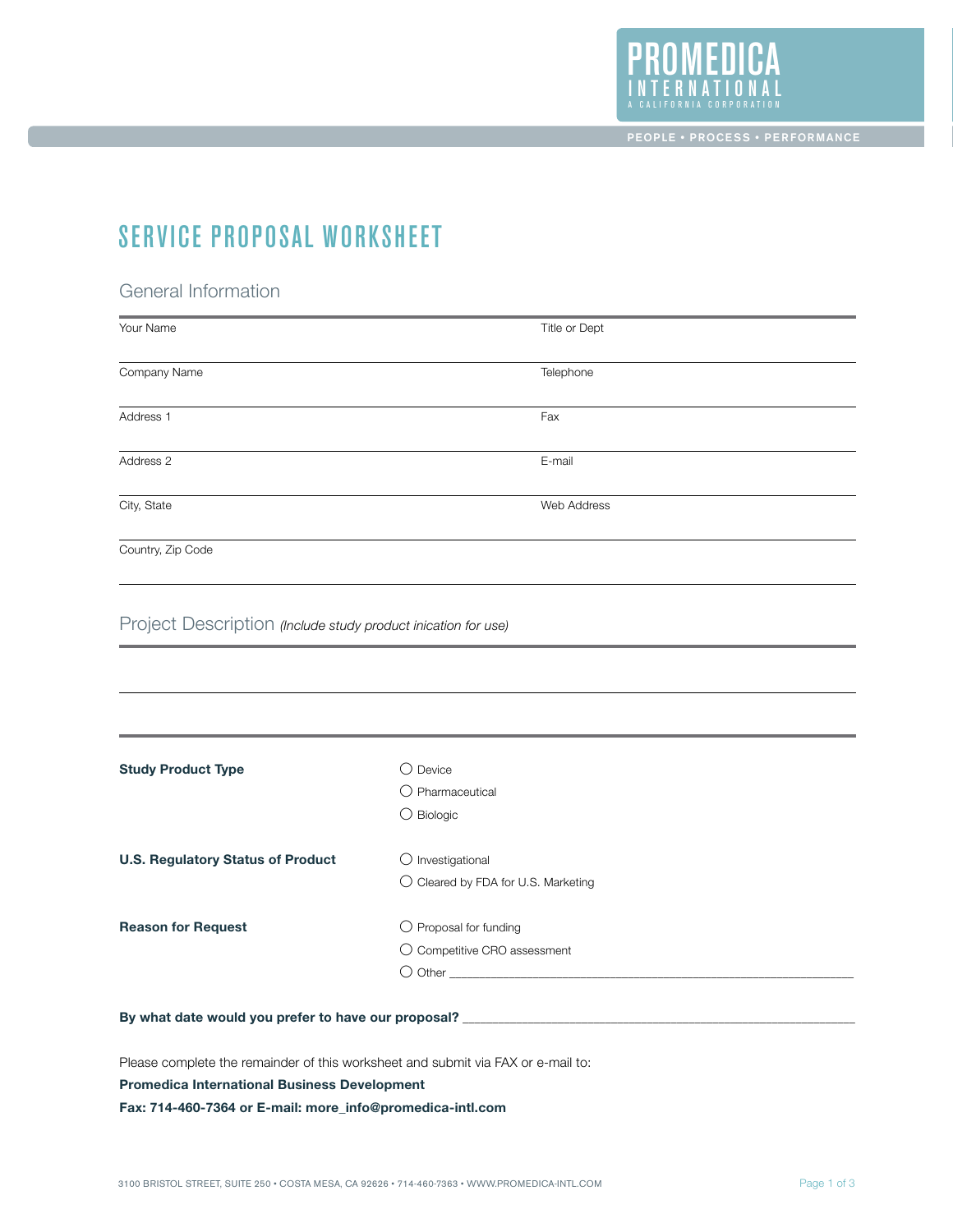## Service proposal worksheet

Study Information *(Please provide requested information below, or forward study protocol outline in Case Report Forms)*

| 1. What is the total number of study subjects (test & control)?   |  |
|-------------------------------------------------------------------|--|
| 2. What is the total number of US study sites?                    |  |
| 3. What is the total number of study sites outside US?            |  |
| 4. What is the total number of core laboratories/reading centers? |  |
| 5. What is the number of laboratories at each site?               |  |
| 6. When is the anticipated date for study initiation?             |  |
| 7. How long will it take to enroll all subjects?                  |  |
| 8. How many interim analyses are planned?                         |  |

*(Please list ALL study exams below, unless ALL CDFs are provided with this submission)*

| Study Visit | When Visit Occurs | # CRF Pages for Visit |
|-------------|-------------------|-----------------------|
| 1.          |                   |                       |
| 2.          |                   |                       |
| 3.          |                   |                       |
| 4.          |                   |                       |
| 5.          |                   |                       |
| 6.          |                   |                       |
| 7.          |                   |                       |
| 8.          |                   |                       |
| 9.          |                   |                       |
| 10.         |                   |                       |

*(Please provide the following information regarding study monitoring plans, if applicable)*

| 1. Number of pre-study visits/site                                  |  |
|---------------------------------------------------------------------|--|
| 2. Number of study initiation visits/site                           |  |
| 3. Number of interim monitoring visits/site                         |  |
| 4. Percentage of subjects for whom all data will be source verified |  |
| 5. Number of core laboratory/reading center monitoring visits       |  |
| 6. Number of close-out visits/site                                  |  |